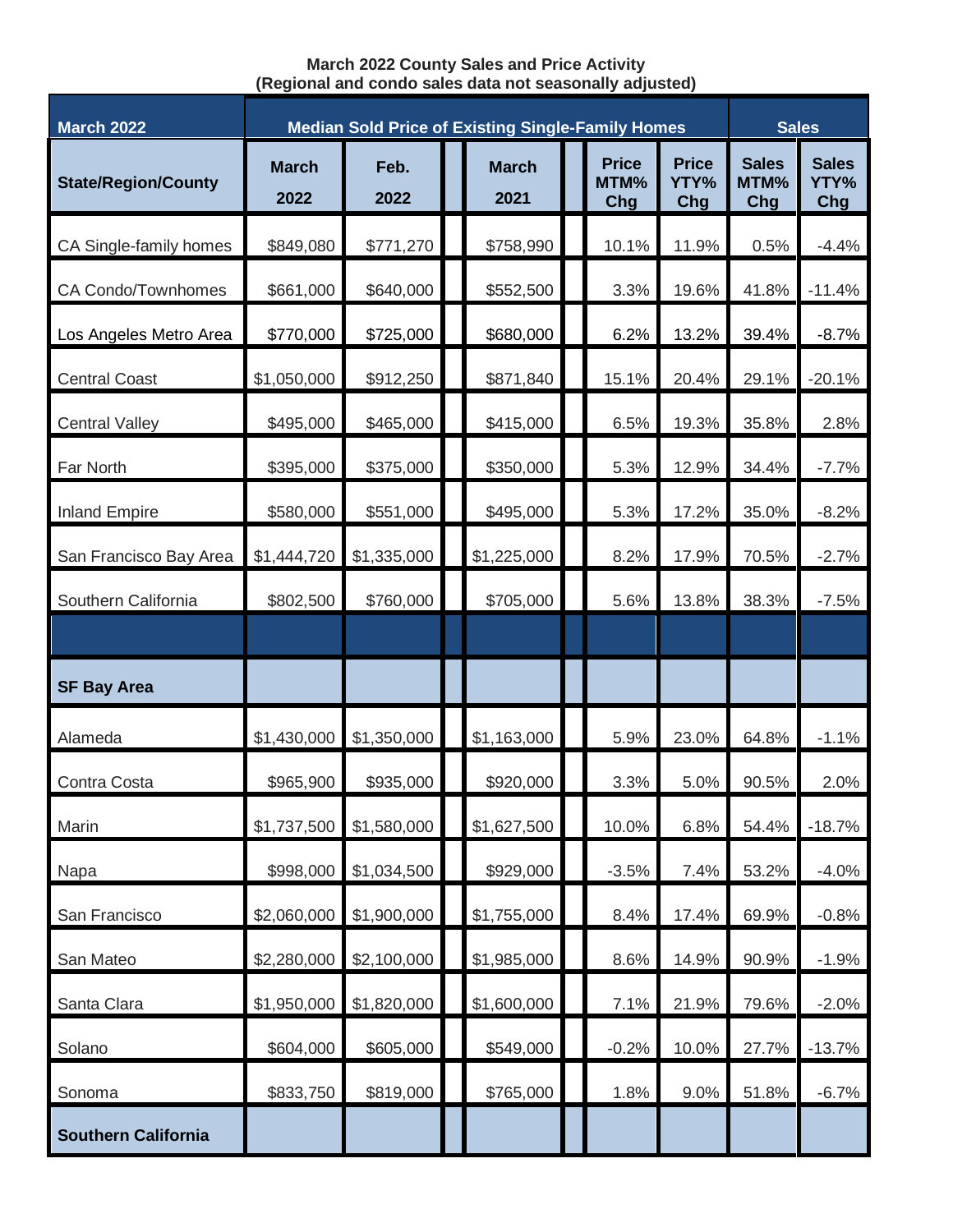| Los Angeles           | \$781,050   | \$773,490   | \$689,440   | 1.0%     | 13.3%   | 36.3%    | $-5.8%$  |
|-----------------------|-------------|-------------|-------------|----------|---------|----------|----------|
| Orange                | \$1,305,000 | \$1,260,000 | \$1,025,000 | 3.6%     | 27.3%   | 51.9%    | $-19.4%$ |
| Riverside             | \$620,000   | \$605,030   | \$535,000   | 2.5%     | 15.9%   | 40.5%    | $-9.5%$  |
| San Bernardino        | \$475,000   | \$450,000   | \$412,000   | 5.6%     | 15.3%   | 25.8%    | $-5.7%$  |
| San Diego             | \$950,000   | \$888,000   | \$800,000   | 7.0%     | 18.8%   | 34.0%    | $-2.2%$  |
| Ventura               | \$914,000   | \$887,500   | \$770,750   | 3.0%     | 18.6%   | 64.2%    | 6.2%     |
| <b>Central Coast</b>  |             |             |             |          |         |          |          |
| Monterey              | \$911,000   | \$885,000   | \$931,000   | 2.9%     | $-2.1%$ | 35.9%    | $-6.2%$  |
| San Luis Obispo       | \$903,000   | \$830,500   | \$737,500   | 8.7%     | 22.4%   | 15.6%    | $-33.8%$ |
| Santa Barbara         | \$1,300,000 | \$1,050,000 | \$1,075,000 | 23.8%    | 20.9%   | 26.8%    | $-22.5%$ |
| Santa Cruz            | \$1,600,000 | \$1,380,000 | \$1,100,000 | 15.9%    | 45.5%   | 48.4%    | $-7.4%$  |
| <b>Central Valley</b> |             |             |             |          |         |          |          |
| Fresno                | \$415,000   | \$405,000   | \$350,000   | 2.5%     | 18.6%   | 30.4%    | 6.3%     |
| Glenn                 | \$320,000   | \$412,500   | \$325,000   | $-22.4%$ | $-1.5%$ | $-15.0%$ | $-37.0%$ |
| Kern                  | \$369,750   | \$370,000   | \$310,000   | $-0.1%$  | 19.3%   | 35.3%    | $-7.6%$  |
| Kings                 | \$325,000   | \$327,000   | \$292,500   | $-0.6%$  | 11.1%   | 47.4%    | $-9.7%$  |
| Madera                | \$430,000   | \$400,000   | \$365,000   | 7.5%     | 17.8%   | 44.1%    | 19.6%    |
| Merced                | \$385,000   | \$390,000   | \$318,000   | $-1.3%$  | 21.1%   | 66.2%    | $-16.9%$ |
| Placer                | \$701,730   | \$675,000   | \$610,000   | 4.0%     | 15.0%   | 47.3%    | $-2.9%$  |
| Sacramento            | \$560,000   | \$541,500   | \$485,000   | 3.4%     | 15.5%   | 28.3%    | 4.9%     |
| San Benito            | \$835,000   | \$860,000   | \$765,000   | $-2.9%$  | 9.2%    | 21.6%    | $-15.1%$ |
| San Joaquin           | \$550,000   | \$505,500   | \$457,750   | 8.8%     | 20.2%   | 42.6%    | 10.4%    |
| Stanislaus            | \$470,500   | \$452,400   | \$407,500   | 4.0%     | 15.5%   | 50.2%    | 9.5%     |
| Tulare                | \$360,980   | \$338,000   | \$306,650   | 6.8%     | 17.7%   | 25.7%    | 8.2%     |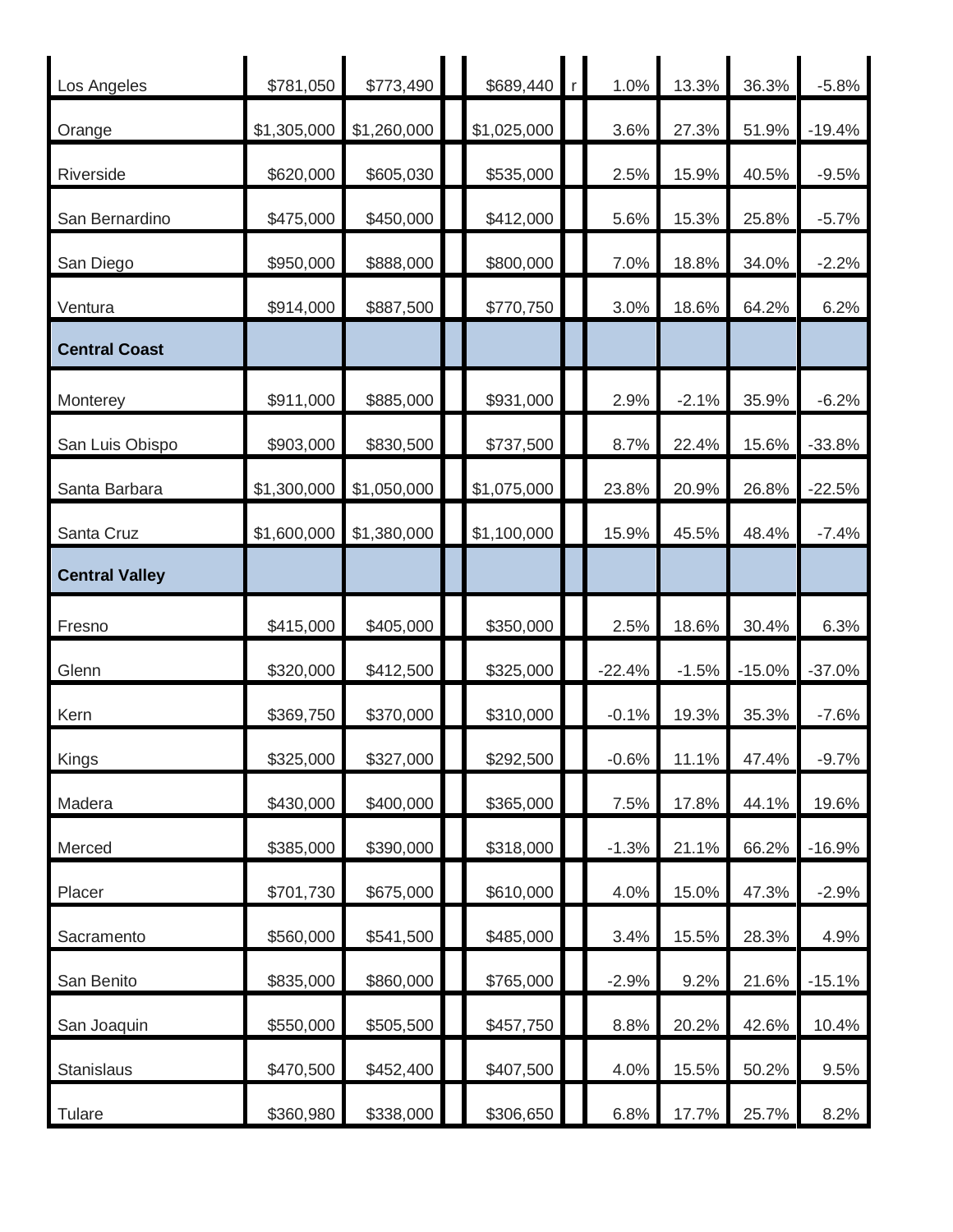| <b>Far North</b>             |             |           |             |         |          |               |          |
|------------------------------|-------------|-----------|-------------|---------|----------|---------------|----------|
| <b>Butte</b>                 | \$465,000   | \$426,500 | \$406,000   | 9.0%    | 14.5%    | 20.5%         | $-8.2%$  |
| Lassen                       | \$243,000   | \$239,000 | \$252,000   | 1.7%    | $-3.6%$  | 34.8%         | $-3.1%$  |
| Plumas                       | \$391,500   | \$339,000 | \$385,000   | 15.5%   | 1.7%     | 100.0<br>$\%$ | $-40.5%$ |
| Shasta                       | \$390,000   | \$375,000 | \$345,000   | 4.0%    | 13.0%    | 45.6%         | $-1.0%$  |
| Siskiyou                     | \$308,000   | \$340,000 | \$259,500   | $-9.4%$ | 18.7%    | 34.3%         | 6.8%     |
| Tehama                       | \$401,880   | \$311,250 | \$299,000   | 29.1%   | 34.4%    | $-5.6%$       | $-35.8%$ |
| <b>Other Calif. Counties</b> |             |           |             |         |          |               |          |
| Amador                       | \$440,000   | \$449,000 | \$430,000   | $-2.0%$ | 2.3%     | 34.3%         | $-31.9%$ |
| Calaveras                    | \$492,000   | \$510,000 | \$435,850   | $-3.5%$ | 12.9%    | 23.4%         | 4.4%     |
| Del Norte                    | \$398,000   | \$390,000 | \$309,000   | 2.1%    | 28.8%    | 114.3<br>$\%$ | 3.4%     |
| El Dorado                    | \$750,000   | \$730,000 | \$652,500   | 2.7%    | 14.9%    | 36.0%         | $-14.6%$ |
| Humboldt                     | \$430,000   | \$452,500 | \$359,000   | $-5.0%$ | 19.8%    | 71.2%         | 11.9%    |
| Lake                         | \$370,000   | \$360,000 | \$333,000   | 2.8%    | 11.1%    | 50.8%         | 26.0%    |
| Mariposa                     | \$530,000   | \$446,250 | \$421,360   | 18.8%   | 25.8%    | 91.7%         | 43.8%    |
| Mendocino                    | \$506,000   | \$500,000 | \$510,000   | 1.2%    | $-0.8%$  | 51.5%         | $-3.8%$  |
| Mono                         | \$1,100,000 | \$992,500 | \$1,700,000 | 10.8%   | $-35.3%$ | 70.0%         | 88.9%    |
| Nevada                       | \$559,000   | \$547,500 | \$530,000   | 2.1%    | 5.5%     | 67.9%         | 2.9%     |
| Sutter                       | \$460,000   | \$420,000 | \$364,250   | 9.5%    | 26.3%    | 27.4%         | 31.7%    |
| Tuolumne                     | \$450,000   | \$433,500 | \$343,600   | 3.8%    | 31.0%    | 33.3%         | 7.9%     |
| Yolo                         | \$657,000   | \$666,420 | \$530,000   | $-1.4%$ | 24.0%    | 32.6%         | $-10.9%$ |
| Yuba                         | \$432,500   | \$450,000 | \$359,500   | $-3.9%$ | 20.3%    | 28.4%         | 52.9%    |

 $r =$  revised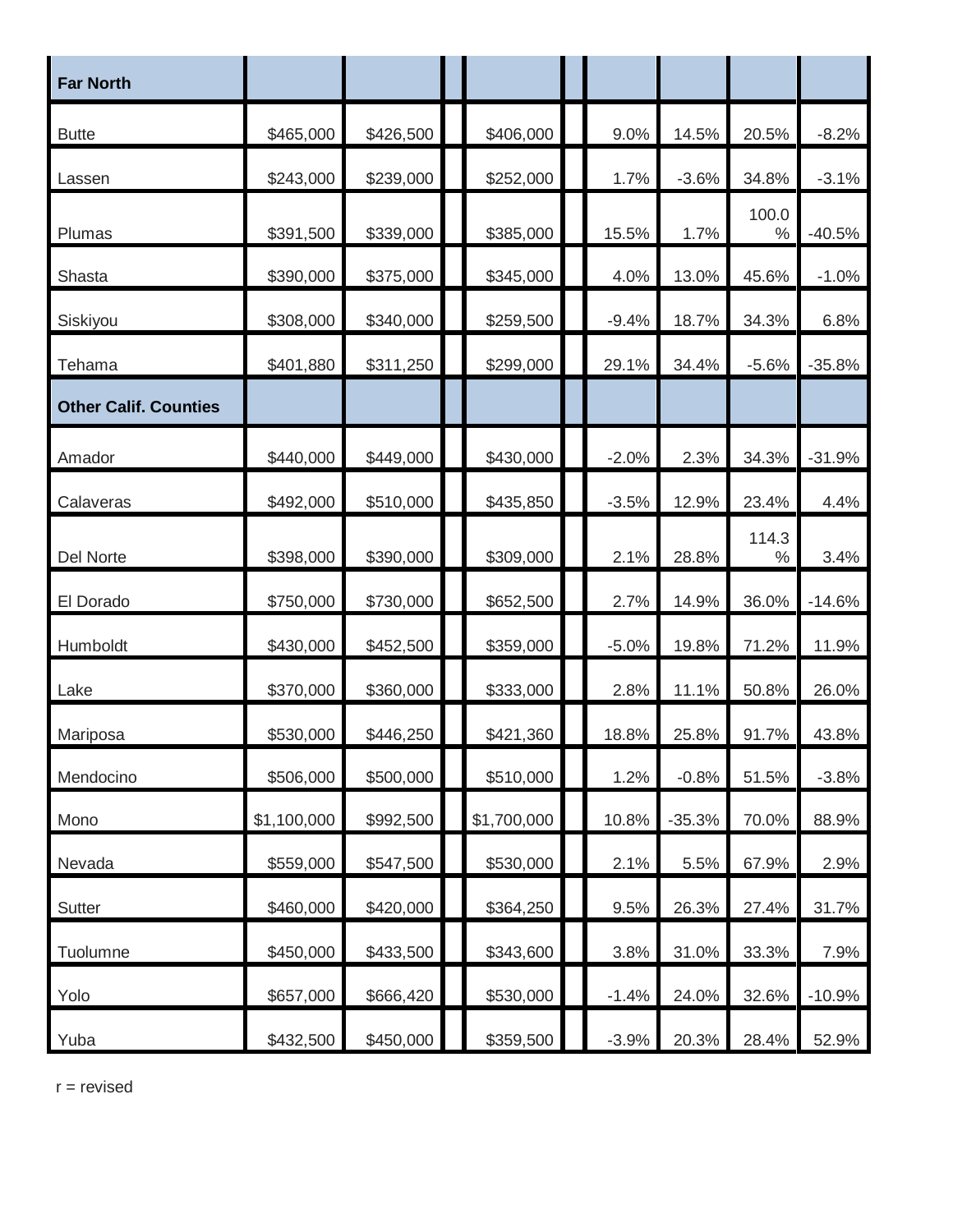For release: April 19, 2022

## **California home sales tick higher in March as statewide median price sets another all-time high, C.A.R. reports**

- Existing, single-family home sales totaled 426,970 in March on a seasonally adjusted annualized rate, up 0.5 percent from February and down 4.4 percent from March 2021.
- March's statewide median home price was \$849,080, up 10.1 percent from February and up 11.9 percent from March 2021.
- Year-to-date statewide home sales were down 7.0 percent in March.

LOS ANGELES (April 19) – Housing demand in California remained strong in March as the effects of rising interest rates have yet to be borne out while the statewide median home price sets another record high, primarily due to a surge in sales of higher-priced homes, the **[CALIFORNIA ASSOCIATION OF REALTORS](http://www.car.org/)**<sup>®</sup> (C.A.R.) said today.

Closed escrow sales of existing, single-family detached homes in California totaled a seasonally adjusted annualized rate of 426,970 in March, according to information collected by C.A.R. from more than 90 local REALTOR® associations and MLSs statewide. The statewide annualized sales figure represents what would be the total number of homes sold during 2022 if sales maintained the March pace throughout the year. It is adjusted to account for seasonal factors that typically influence home sales.

March's sales pace ticked up 0.5 percent on a monthly basis from 424,640 in February and was down 4.4 percent from a year ago, when 446,410 homes were sold on an annualized basis. The year-over-year sales decrease was the ninth straight decline and the smallest in eight months.

"With homes still selling at a rapid clip and more homes selling above asking price than last summer when prices were at record highs, California's housing market continues to perform remarkably well as buyers enter the market to get ahead of rising mortgage interest rates," said C.A.R. President Otto Catrina, a Bay Area real estate broker and REALTOR®. "An increase in active listings for the first time since prior to the pandemic should give consumers more options and alleviate some of the upward pressure on home prices, which bodes well for prospective buyers."

California's median home price reached a new record high in March at \$849,080 — surpassing the previous record of \$827,940 set in August 2021 and rising above the \$800,000 benchmark for the first time in six months. The March price was 11.9 percent higher than the \$758,990 recorded last March. The month-to-month percent change in median price was the highest pace since March 2013, and the 10.1 percent increase from February was the first time in nine years that the monthly price increase was in the double-digits.

A surge in sales at the top end of the market was the primary factor for the jump in the statewide median price at the end of the first quarter. The share of million-dollar home sales increased for the second consecutive month, surging to 32.9 percent in March, the highest level on record. Additionally, strong month-to-month sales growth in the San Francisco Bay Area contributed to the jump in sales of million-dollar homes statewide, as 70 percent of the region's sales were priced above \$1 million, and sales in the region increased 70.5 percent from February.

"March sales data continues to suggest strong buying interest and a solid housing market, as the effects of higher mortgage interest rates won't be realized for a few more months," said C.A.R. Vice President and Chief Economist Jordan Levine. "With the Federal Reserve expected to announce two back-to-back half-point interest rate hikes in May and June to combat inflation, interest rates will be elevated for the foreseeable future, adversely affecting housing demand and lowering housing affordability in the coming months, but the effects may not be visible until the second half of the year as many of the homes that are, or will be, closing were negotiated before the sharp increase in rates."

Other key points from C.A.R.'s March 2022 resale housing report include:

 At the regional level, home sales in all major California regions, except the Central Valley recorded sales decreases on a year-over-year basis. The Central Coast region recorded the sharpest sales decline of all regions again, dropping 20.1 percent from a year ago. Housing demand in the Central Coast region was exceptionally strong last year though with sales climbing 31.8 percent in March 2021, and as such, a sizable dip was anticipated. The Far North had the second largest sales decline at 7.7 percent, followed by Southern California (-7.5 percent) and the San Francisco Bay Area (-2.7 percent). Sales in the Central Valley increased for the second straight month with a year-over-year increase of 2.8 percent.